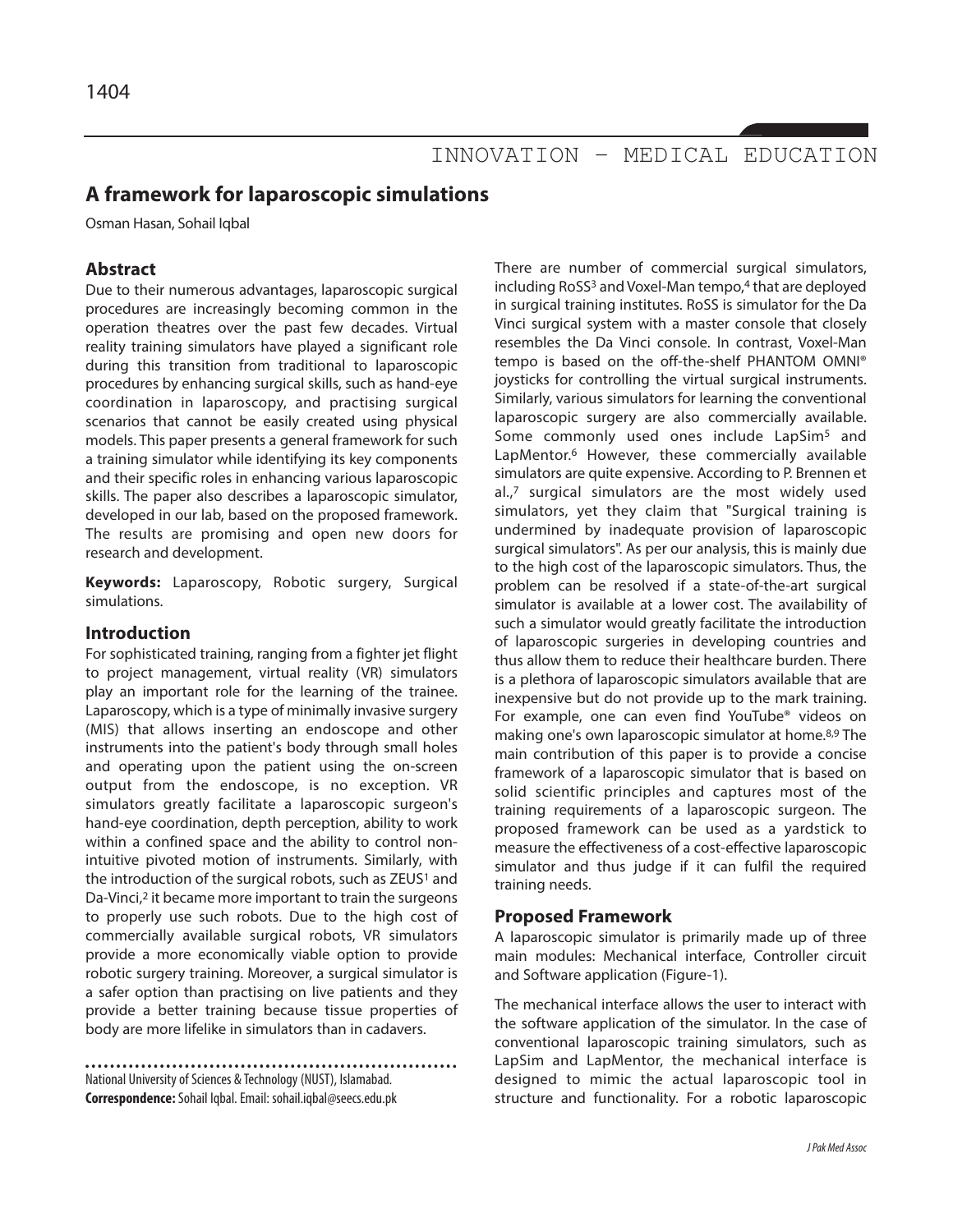

# Mechanical Interface

**Figure-1:** Proposed Framework for a Laparoscopic Simulator.

trainer, the mechanical interface should mimic the manipulators of the actual surgical robot, such as SOPHIE,<sup>10</sup> RAVEN,<sup>11</sup> and DLR MIRO,<sup>12</sup> so that the users can get the same feeling as a real surgery during the training process.

The controller circuit is usually invisible and is composed of sophisticated electrical components that are responsible for the interaction and communication between the mechanical interface and the software application. Primarily, the controller circuit is composed of smart sensors, which are placed on the joints of the mechanical interface to gauge the mechanical movements. These movements are then transferred to the computer for manipulating the software application.

The software application receives the data corresponding to the mechanical movements and translates it into motions of the simulated instrument. Besides, it also presents the user with a graphical user interface (GUI) to interact with. This GUI includes various options like selecting exercises, using web resources and viewing past performance. A local database runs at the backend to maintain users' records. However, the main function of this module is to run real-time simulations for training the users. The philosophy is to introduce more rigorous exercises that improve and assess both the motor and cognitive skills of a surgeon. For the improved motor skills, simulation exercises should consist of more dexterity demanding exercises than presented in real life scenarios. Similarly, for the improvement of surgeon's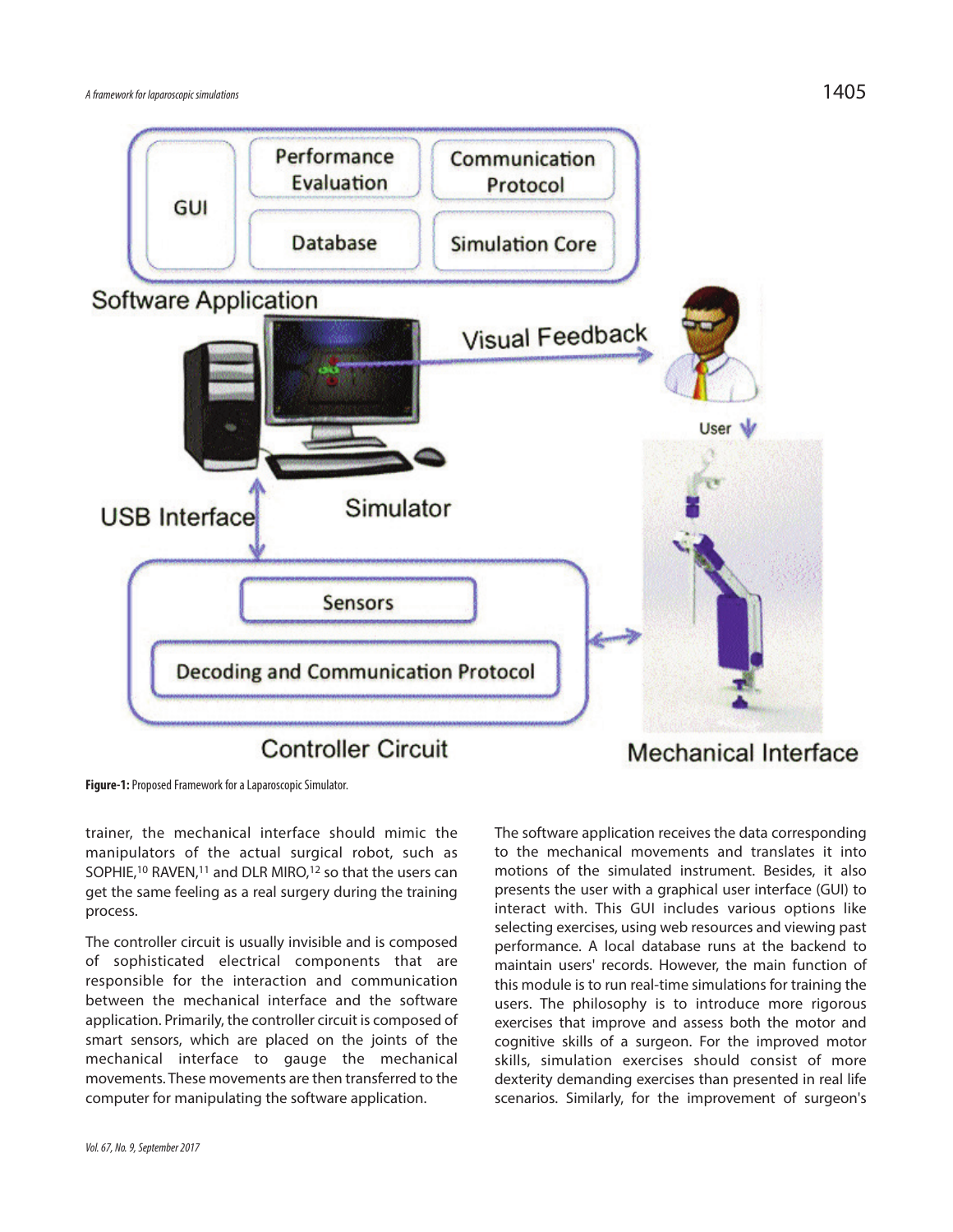cognitive skills, including real-time decision-making, unexpected and rare scenarios should also be presented. Such unexpected scenarios can be constructed by using machine-learning algorithms and by combining the wellknown set of problems in intelligent fashion. In simulation, the unusual or rarely reported cases can also be introduced.<sup>13</sup> For laparoscopic training, it is very important to have the objective and adaptive feedback that helps and record the progression of the trainee.

## **Development of a platform and exercises**

Inspired by the above-mentioned framework, we developed a new high-fidelity virtual reality laparoscopy trainer: SmartSIM<sup>14</sup> (Figure-2), in the labs of National University of Sciences and Technology (NUST), Pakistan.

Instead of using the commercially available joysticks for the surgeon console, we used custom-made manipulators to provide close to reality experience to the learners. The mechanical interface of SmartSIM is a mechanical manipulator that is designed to mimic the traditional laparoscopic tool in structure and functionality. A laparoscopic instrument is usually a 5- Degrees of Freedom (DoF) mechanical structure. The point of entry into the body inhibits the free movement of the instrument and acts as a pivot around which the tip of the instrument moves. This leaves the surgeon with five possible movements: pitch, yaw, roll, depth and open/close of gripper. These identified motions along with the workspace requirements formed the basis for designing the Mechanical Interface for SmartSIM.

The SmartSIM system uses encoders, installed on the joints of the Mechanical Interface, to gauge the mechanical movements. These movements are then recorded by a microcontroller and transferred to the computer via a full duplex communication protocol using the Universal Serial Bus (USB) interface. These features are handled by the Controller Circuit module of the system.



**Figure-2:** SmartSIM Laparoscopic Simulator.

![](_page_2_Figure_9.jpeg)

**Figure-3:** Top 10 basic skills for laparoscopic surgery are included in SmartSIM.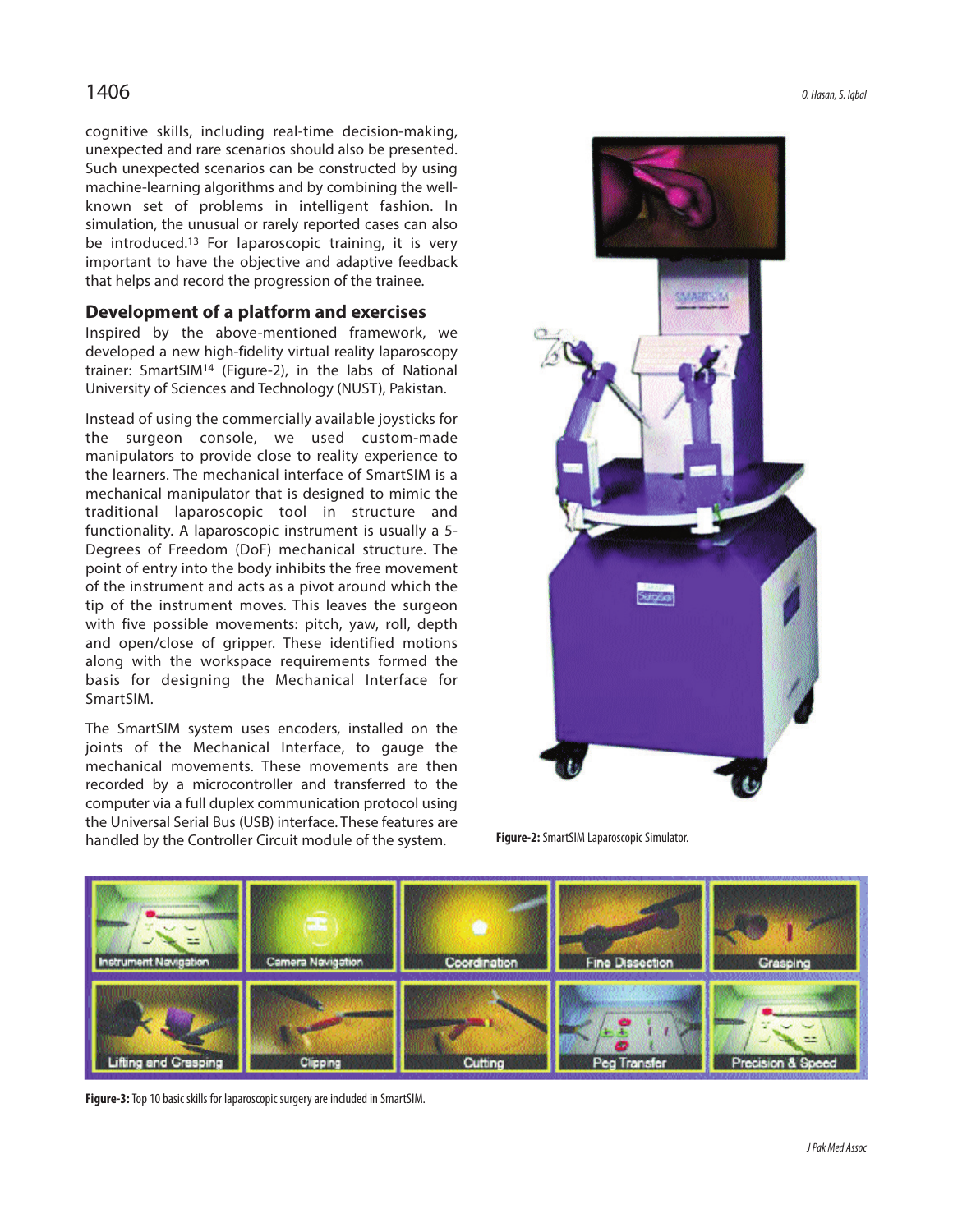#### A framework for laparoscopic simulations  $1407$

![](_page_3_Picture_2.jpeg)

**Figure-4:** General Surgery Exercises in SmartSIM.

![](_page_3_Picture_4.jpeg)

**Figure-5:** Gynecology procedures in SmartSIM.

![](_page_3_Figure_6.jpeg)

5). Furthermore, we have also introduced a new type of intelligent metrics in SmartSIM that successfully implements the idea of independent learning via simulators without the need of supervision from expert surgeons. During each exercise, the skills of a trainee are assessed and the results are displayed at the end of each exercise. The red regions depict the problem areas and the system proposes the remedies to overcome these deficiencies by providing adaptive exercises to improve the skills in the weak area (Figure-6).

**Figure-6:** Evaluation metrics in SmartSIM.

The simulator software of SmartSIM works on the widelyused Windows operating system. The training exercises of the software application of SmartSIM have been developed using the generic physics engine simulation open framework architecture (SOFA). SmartSIM offers about 10 basic exercises (Figure-3) to enhance the motor skills of the trainee and seven advanced exercises depicting various scenarios encountered during general surgery (Figure-4) and gynaecology procedures (Figure-

#### **Discussion**

The main purpose of a laparoscopic simulator is to train surgeons and thus it is very important to explicitly mention the learning outcomes of each exercise in a simulator. Moreover, the objectives of every exercise module should be very clearly mentioned as well to provide instructions for accomplishing the goals in an optimised way. Simulation videos recorded from the exercises of expert surgeons can be very helpful for a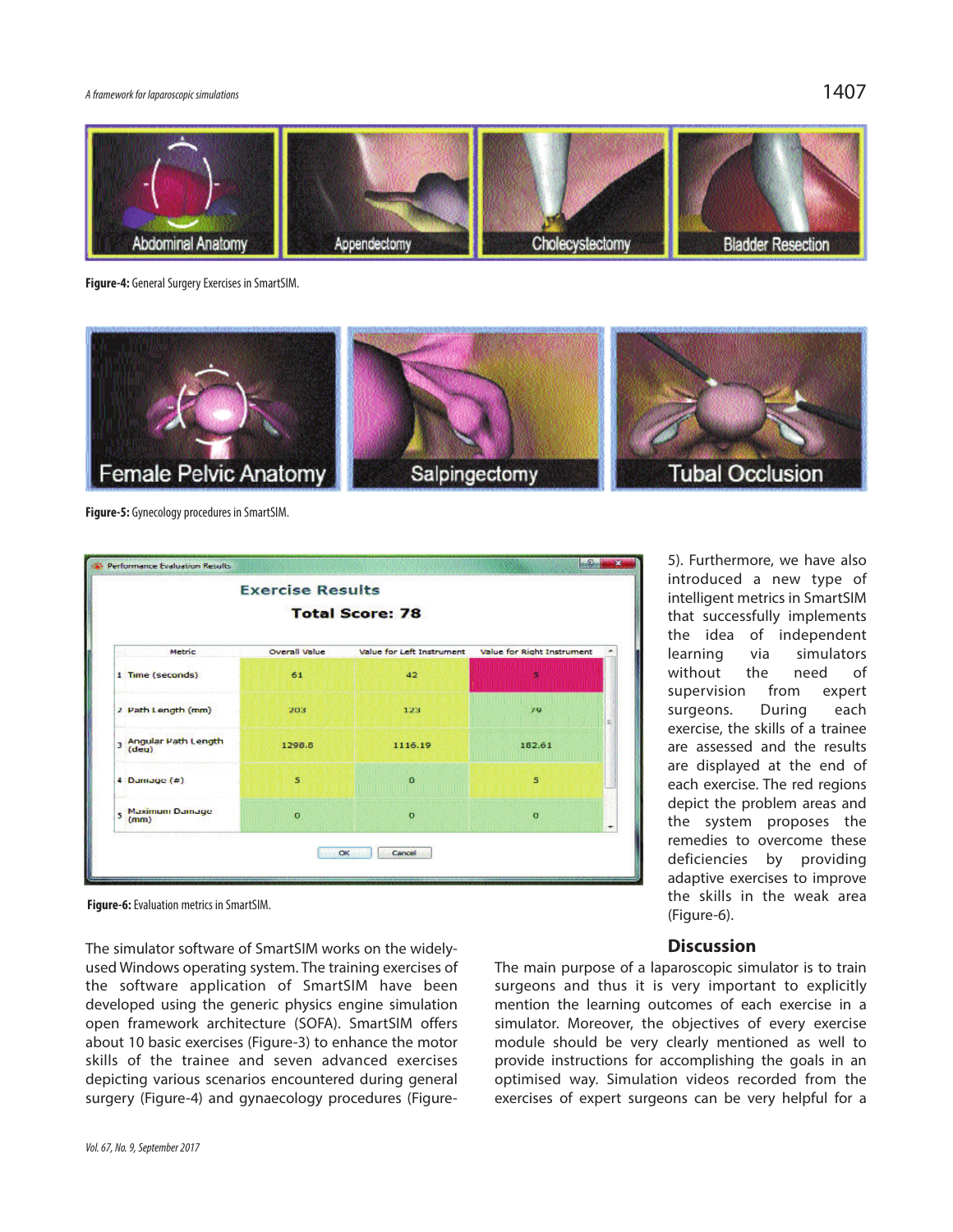**Table:** Comparison of the different laparoscopic simulator.

| <b>Feature</b>                     | <b>Description</b>                                                          | <b>Smart SIM</b> | <b>Pro MIS</b> | Lap Sim |
|------------------------------------|-----------------------------------------------------------------------------|------------------|----------------|---------|
| Modules and Tasks of the Simulator | <b>Basic Skills:</b>                                                        |                  |                |         |
|                                    | Navigation / Coordination                                                   | Υ                | Υ              |         |
|                                    | Touching                                                                    |                  | Ν              |         |
|                                    | Grasping                                                                    |                  |                |         |
|                                    | Stretching / Traction                                                       |                  |                |         |
|                                    | Translocation                                                               |                  | γ              |         |
|                                    | <b>Advanced Skills:</b>                                                     |                  |                |         |
|                                    | <b>Clip Application</b>                                                     |                  |                |         |
|                                    | Transaction / Cutting                                                       |                  | Ν              |         |
|                                    | <b>Dissection</b>                                                           |                  |                |         |
|                                    | Diathermia                                                                  |                  |                |         |
|                                    |                                                                             |                  | Ν              |         |
|                                    | Suturing                                                                    |                  |                |         |
| <b>Recorded Parameters</b>         | <b>Knot Tying</b><br>Time                                                   |                  |                |         |
|                                    |                                                                             |                  |                |         |
|                                    | Path Length<br>Smoothness                                                   |                  |                |         |
|                                    |                                                                             |                  |                |         |
| Feedback<br>Need for Observer      | Errors                                                                      |                  |                |         |
|                                    | Progression curve of recorded parameters                                    |                  |                |         |
|                                    | Real playback of the task                                                   |                  |                |         |
|                                    | Virtual playback of the task                                                |                  |                |         |
|                                    | Is an expert observer needed for evaluation of the performance of the task? | Ν                | Ν              | N       |
|                                    | An "expert" observer is only needed for the feedback / help with problems   |                  |                |         |
|                                    | Trainee can train and evaluate modules without an "expert" observer         |                  |                |         |
| Instructions                       | Written instructions of tasks on the screen                                 |                  | Ν              |         |
|                                    | Demonstration video                                                         |                  |                |         |
|                                    | Spoken instructions during the task                                         |                  | Ν              |         |
|                                    | Guidelines on the screen during the task                                    |                  | Ν              |         |
| Validation                         | Is the simulator completely validated?                                      |                  |                |         |

trainee. Similarly, videos from real surgeries can play a vital role in enhancing the cognitive skills and allow the trainee to relate the simulation-based exercise to its reallife application. We have tried to include the abovementioned features in our simulator and a comparison of SmartSIM with the mainstream commercially available laparoscopic simulators ProMIS and LapSim is presented, with Y/N denoting Yes/No (Table).

# **Conclusion**

This paper provides some general guiding principles for the construction of a state-of-the-art laparoscopic simulator. The three main components of such simulators include a mechanical interface, controller circuit and the software application. Out of these three, the software application is the most important component and besides the regular training exercises, it should provide some efficient ways of providing feedback to the trainees. To illustrate the practical effectiveness of our proposed ideas, we have developed SmartSim simulator that is not only cost-effective but is also at par with other commercially available simulators.

**Disclaimer:** None.

**Conflict of Interest:** None.

**Funding Disclosure:** This work was partially supported by a research grant from National ICTR&D Fund, Pakistan.

#### **References**

- 1. Lorincz A, Knight CG, Kant AJ, Langenburg SE, Rabah R, Gidell K, et al. Totally minimally invasive robot-assisted unstented pyeloplasty using the Zeus Microwrist Surgical System: an animal study. J Pediatr Surg. 2005; 40:418-22.
- 2. DiMaio S, Hanuschik M, Kreaden U. The da vinci surgical system. In: S DiMaio, M Hanuschik eds. Surgical Robotics. USA: Springer, 2011; pp. 199-217.
- 3. Baheti A, Seshadri S, Kumar A, Srimathveeravalli G, Kesavadas T, Guru K, Ross: Virtual reality robotic surgical simulator for the da vinci surgical system. in Haptic interfaces for virtual environment and tele-operator systems, Symposium on Haptics. NE, USA : IEEE, 2008; pp. 479-80.
- 4. Nash R, Sykes R, Majithia A, Arora A, Singh A, Khemani S. Objective assessment of learning curves for the Voxel-Man TempoSurg temporal bone surgery computer simulator," J Laryngol Otol. 2012; 126:663-9.
- 5. Moglia A, Ferrari V, Morelli L, Ferrari M, Mosca F, Cuschieri A. A systematic review of virtual reality simulators for robot-assisted